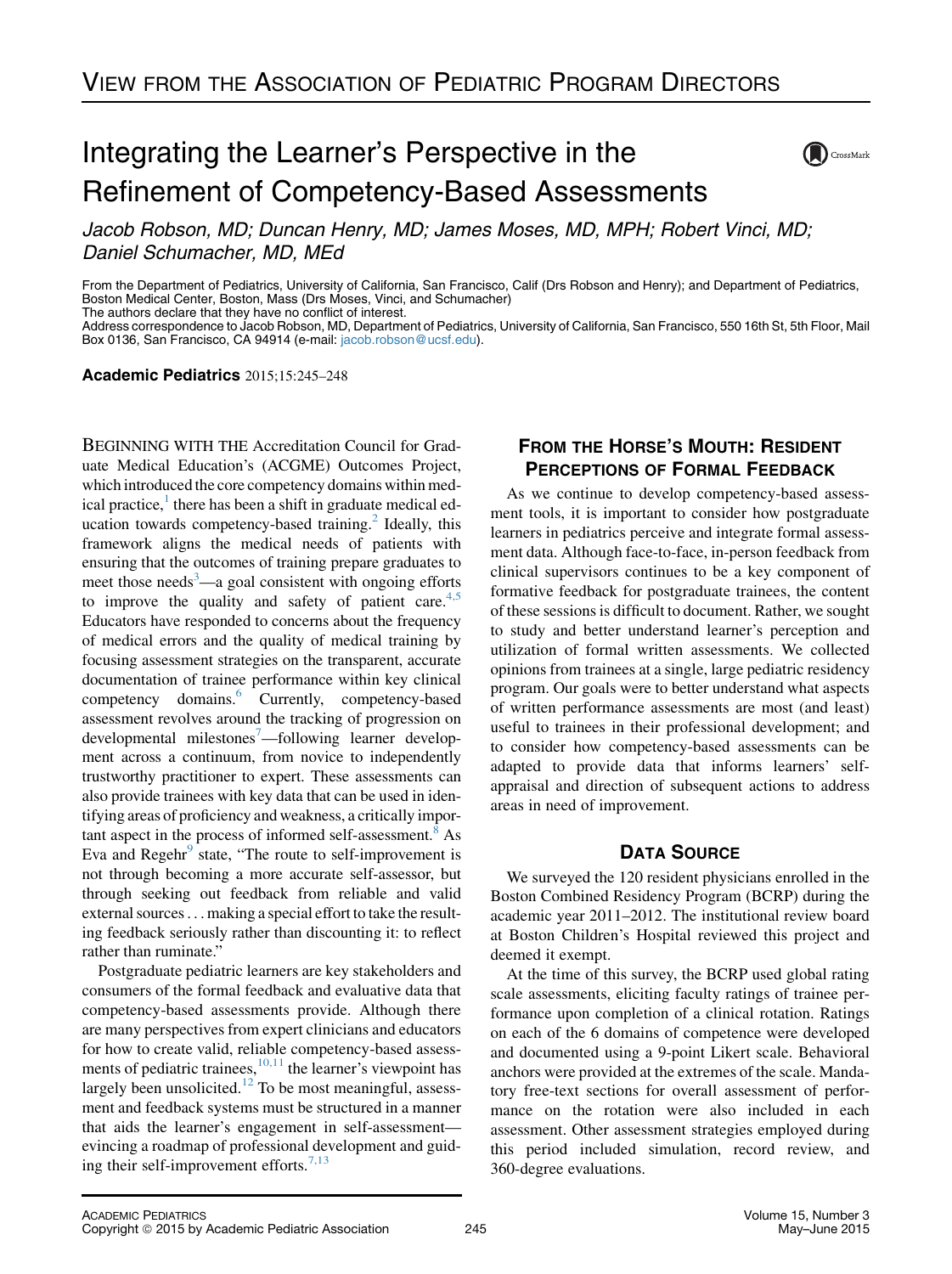#### FOCUS GROUPS

We initially conducted two 60-minute focus groups of 10 to 12 residents each, with equal representation from each postgraduate year (PGY) level. A medical education research expert not affiliated with the training program facilitated these sessions. Residents were asked to discuss their perceptions of data received via formal assessments. Subsequently, they were asked to consider how feedback modalities could be adapted to aid their identification of clinical strengths and weaknesses and guide efforts for selfimprovement. The facilitator reviewed prompts and probes with the study authors before the sessions and had autonomy to explore themes that were identified during the sessions.

Several themes emerged. First, residents echoed previously published findings stating that numeric ratings on broad domains of competence were difficult to interpret.<sup>[14](#page-3-0)</sup> They expressed concern that numeric ratings on general competencies lacked the work-based, clinical context required to help them determine whether their performance was appropriate for their level of training. Also, these ratings did not assist them in identifying areas of weakness; residents struggled to formulate a plan to address low scores across broad competency domains such as professionalism. Some residents voiced concern that they were assessed on competencies that were infrequently observed by supervisors, such as systems-based practice, or were from evaluators with whom they spent little time. Last, residents nearing the end of their training desired more definitive formal assessment on whether their supervisors trusted them and whether they were nearing the level of being able to practice without supervision.

#### **SURVEY**

Drawing on themes from the focus group discussions, we distributed an electronic survey to all pediatric residents in the program to elicit viewpoints on assessment modalities, focusing on how assessments could be adapted to provide more useful feedback. Survey items were either dichotomous (yes/no) or were ranked on a 5-point Likert scale. Tests of significance were conducted using chisquare, linear regression or analysis of variance, as appropriate. Survey data analysis was completed using Stata SE 13.1 software (StataCorp, College Station, Tex).

The overall survey response rate was  $68\%$  (n = 82), with the highest response rate coming from PGY-3s (PGY-1: 58%, PGY-2: 68%, PGY-3: 80%). Perceived utility of rating scale assessments decreased significantly as residents progressed in training ( $P = .02$ ). Residents found assessments were most useful when coming from the attending with whom they spent the most time on service, or from a composite of attendings they worked with on shift-based rotations (eg, emergency department). Residents rated the utility of other forms of rotation-specific assessment, such as simulation or review of written records, significantly higher than numeric data from end of rotation ratings ( $P < .01$ ).

Although residents were dissatisfied with ratings on the general competencies, 94% of residents stated that they would prefer ratings if they were based on patient care

activities specific to the clinical rotation being assessed. When asked which components of assessments were most useful to their professional development, residents rated importance of free text comments highly, followed closely by numeric ratings on rotation specific skills (eg, procedures within the emergency department or running a family meeting on oncology) [\(Figure](#page-2-0)).

## APPLYING LESSONS LEARNED TO COMPETENCY-BASED ASSESSMENTS: CLOSING THE GAP

Great strides have been made in the development of competency-based assessments of pediatric trainees that objectively document trainees' progression towards readi-ness for safe, high-quality practice.<sup>[15](#page-3-0)</sup> However, learner perspectives must be integrated into assessment building efforts so that data can be effectively synthesized and applied in the learner's developmental process. The gap between assessment of and assessment for trainees can be closed considerably by utilizing several key perspectives from the learner, including the integration of workbased context into assessments and ensuring that feedback is elicited from a trusted, recognized source.

#### EMBRACING CONTEXT IN RECONSIDERING **ASSESSMENTS**

On the basis of our findings, we believe that ratings on general competencies should be deemphasized and replaced with clinically contextualized feedback. Grounding assessments in the context of real work output allows feedback to be more tangible, meeting faculty and residents where they practice: at the bedside. Consider pediatric intensivists assessing trainees on their management of a patient with respiratory failure. In addition to considering the individual competencies and milestones involved in this practice-specific behavior, assessors also see the greater picture; they may draw conclusions regarding whether the trainee was able to put it all together and earn their trust in providing care for one of their patients.<sup>[16](#page-3-0)</sup> This conclusion—that a trainee is trustworthy—is a key area of assessment, $17$  and one that we found to be very meaningful for trainees. Further, assessments focusing on specific clinical tasks, rather than broad domains of clinical performance, are more likely to have sustained influence in changing trainee behavior.<sup>[18](#page-3-0)</sup> The process of identifying, describing and evaluating these contextualized experiences is similar to work done in a single internal medicine residency which created rotation-specific, as well as rotation-independent, observable practice activities (OPAs).[19](#page-3-0)

Trainees in our study favored a transition of rating scale assessments from context-free to context based. They also placed high importance on feedback received via less commonly used assessment modalities, such as simulation and written record review. These adjunct assessment modalities can be effective in competency-based assessment $^{20}$  $^{20}$  $^{20}$  and often provide the targeted, clinically focused feedback trainees' desire. Further, prior research shows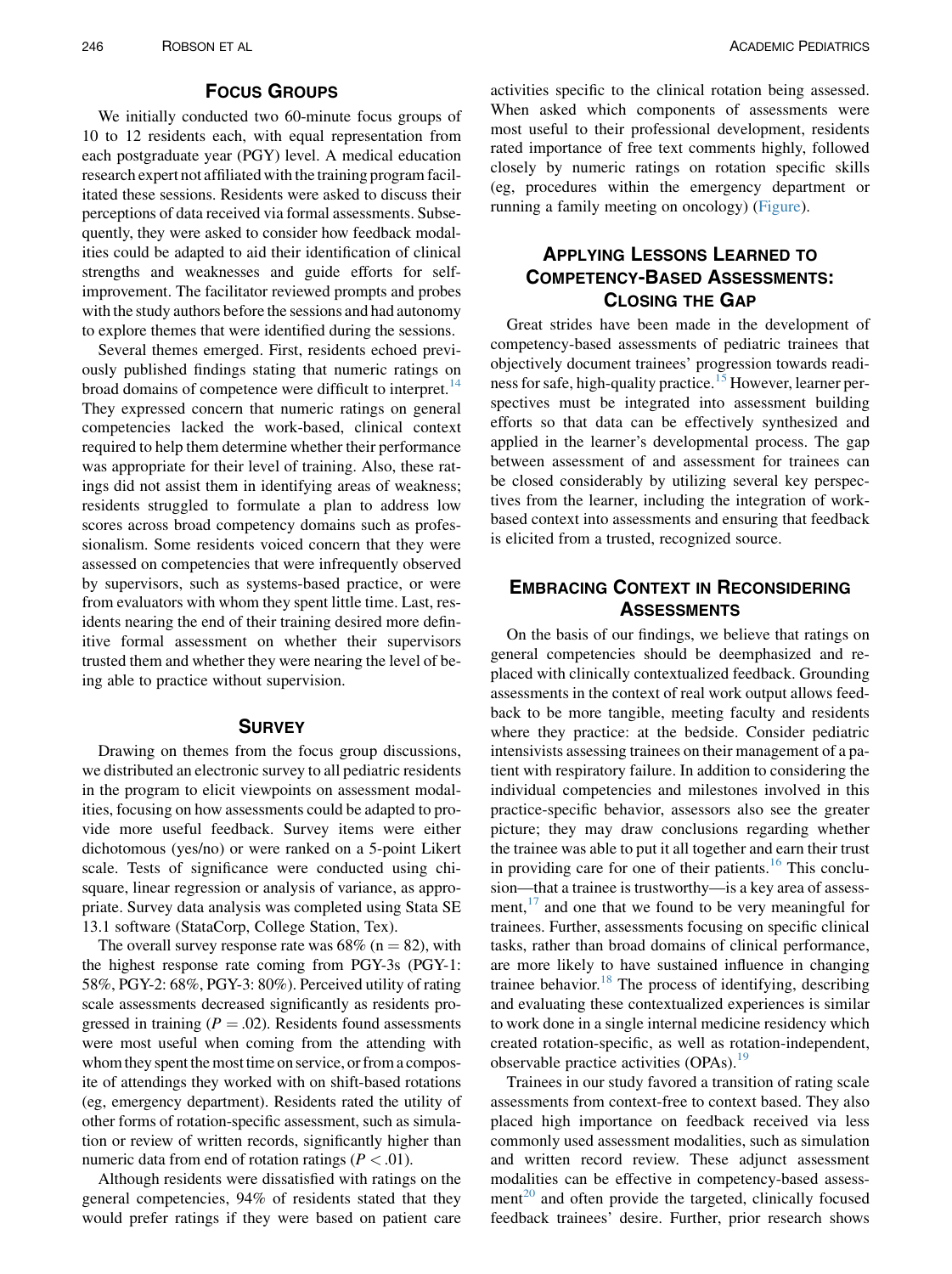<span id="page-2-0"></span>

Figure. Resident ratings of evaluation components. \*Importance rating differs significantly across evaluation components (ANOVA, P < .05).

that assessment approaches that engage the assessor in their specific area of expertise may improve the reliability and validity of the data. $2^{1,22}$  These more specific ratings may also avoid several common pitfalls of rating scales, including halo effect, range restriction, and cognitive distortion.<sup>[23](#page-3-0)</sup> Assessments that place a trainees' clinical performance in real work context should lead to richness well beyond the broad conclusions that are characteristic of global competency assessments. $24$  These assessments will also better inform the creation of individualized learning plans, aiding both the learner and clinical mentor in identifying areas of deficiency and making a targeted plan for improvement.

## ENSURE FEEDBACK COMES FROM A KNOWN, INVESTED SOURCE

While we found that trainees use feedback based on directly observed clinical activities to identify areas for self-improvement, they also expressed a desire to feel the assessor's engagement in the assessment process—a previously identified factor in helping trainees see feedback as credible $^{25}$  $^{25}$  $^{25}$  and motivating trainees toward behavioral change. $^{26}$  $^{26}$  $^{26}$  With increasing demands on academic faculty leading to decreased time spent at the bedside in direct observation of trainee performance,  $27$  learners may develop incorrect, often inflated, perceptions of their own abilities. $28$  This is magnified when negative assessment is given, as below-average assessments may be dismissed as inaccurate if coming from an evaluator who is not perceived as credible. $2^9$  Our findings suggest that feedback was most impactful when coming from a faculty member who had provided frequent, direct observation of the trainees' performance.

Robust, clearly explained written comments, which cite specific findings from direct observations, should be a focus of all competency-based assessment modalities. It is clear that trainees struggle to find meaning in numeric ratings without the detailing of the supervisor's thought process. By asking faculty to discuss areas of particular strength and weakness in all assessments, negative feedback is normalized and perceived as constructive. Learners can expect to take away several areas for improvement from every clinical experience during training, thereby reinforcing the emphasis on lifelong learning and guided self-improvement. Educating assessors on the value of their narrative comments for both trainees and training program directors is a key target area for faculty development.

## HOPE FOR THE FUTURE: ENTRUSTABLE PROFESSIONAL ACTIVITIES

One promising approach to focusing assessment on observed performance, within a work-based context, is the use of entrustable professional activities (EPAs). EPAs value the clinical judgment of the expert evaluator, using direct observation of the trainee's delivery of care to make an assessment of where the trainee is in their progression toward unsupervised practice. $30$  EPAs include many of the facets of assessments trainees described as useful, incorporating practice-specific feedback from invested assessors and giving the trainee a sense of their current level of entrustability to provide patient care. Although EPAs can be leveraged to provide trainees with the clinically based feedback they desire, they can also be judiciously mapped to milestones and competencies. $31$ By earning a statement of awarded responsibility on an EPA, trainees will have also demonstrated proficient performance, by proxy, on the key milestones and